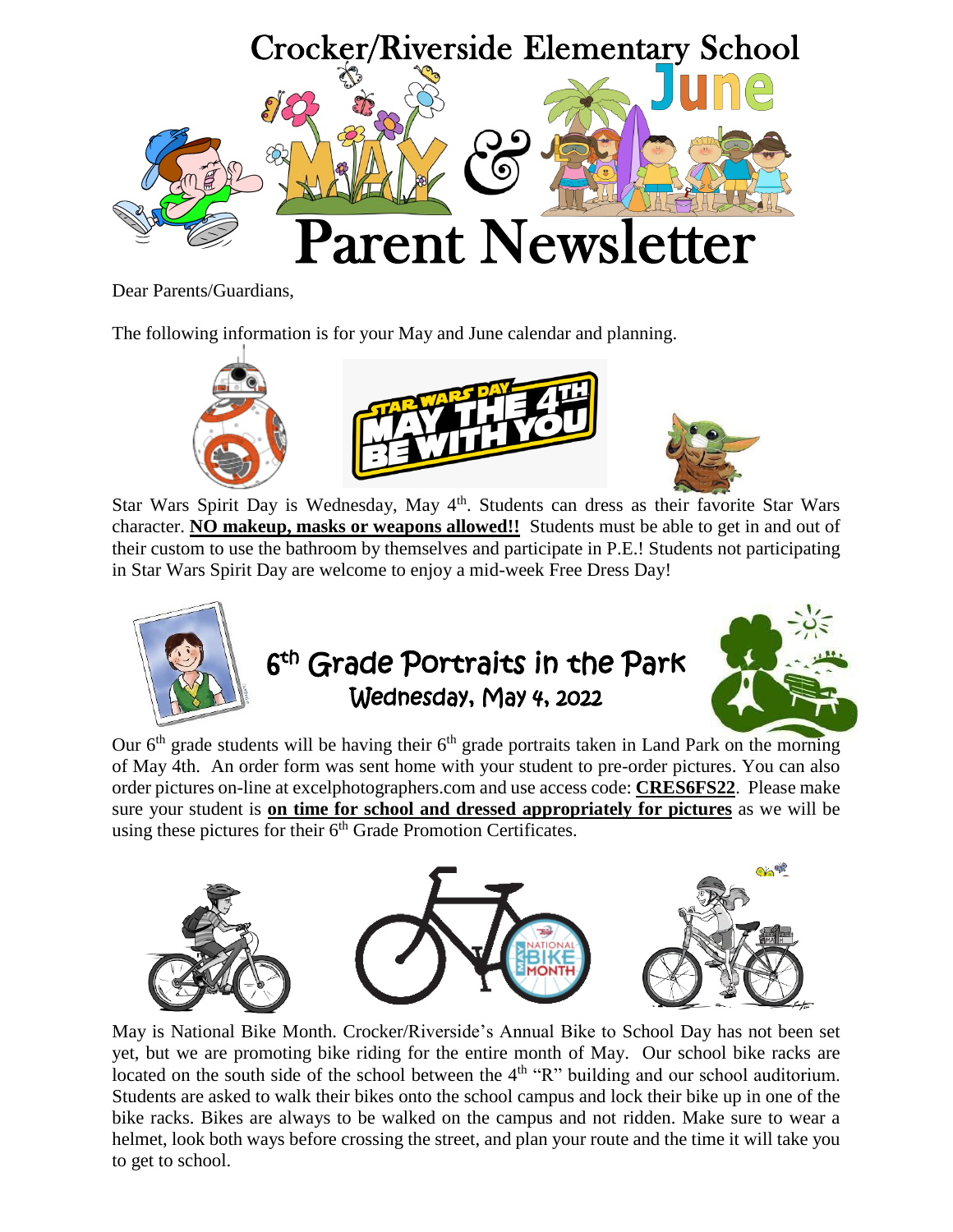

A letter will be sent home with your child regarding our School Site Council Ballot and Elections. If you are interested in running for School Site Council, please make sure you complete the bottom portion of the letter and return it to the school office no later than **Tuesday, May 17, 2022** to insure that your name is placed on the ballot. Your candidacy and statement will be posted on Konstella. **Voting will be in the school office during the days of May 23 – June 1st, culminating at the end of year Summer Kick-Off and Student Art Show.**



## Friday, June 10, 2022

Sports Day! Sports Day! Our student athletes look forward to this special day of sporting events. It's always exciting to watch our students display their physical skills in running, throwing, jumping and climbing, etc. Students should wear appropriate clothing and tennis shoes for this day, as it will probably be warm. A special thank you to our parent coordinators and our P.E. teachers for chairing this event. More information will be forthcoming.



The 6<sup>th</sup> grade end of the year celebration will be held on the above date. Sixth grade teachers will be sending out more information about this event.